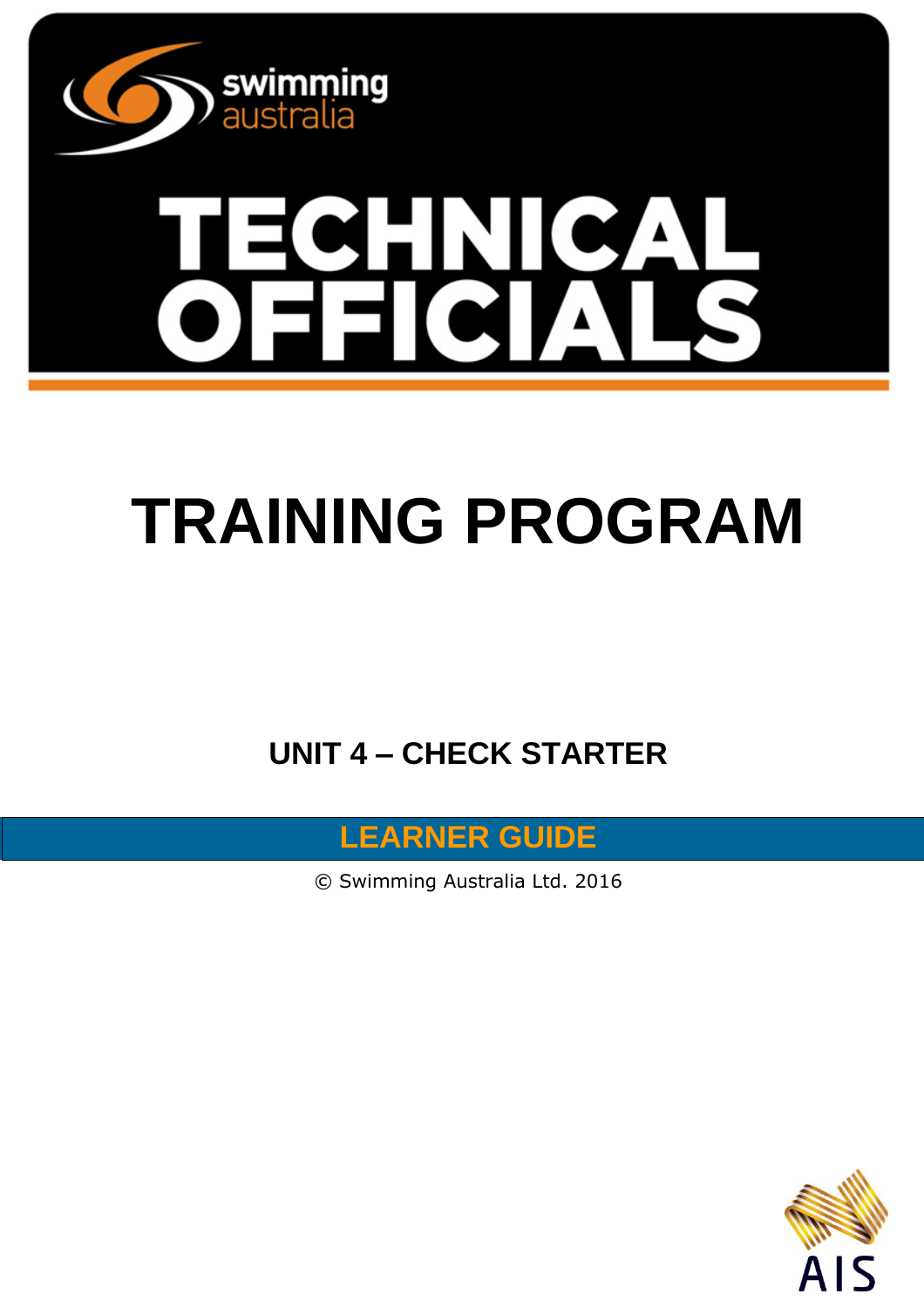



# **Contents**

- P3: About this Learner Guide
- P7: Unit 4: Check Starter
- P11: Assessment Tasks
- P12: Assessment Tool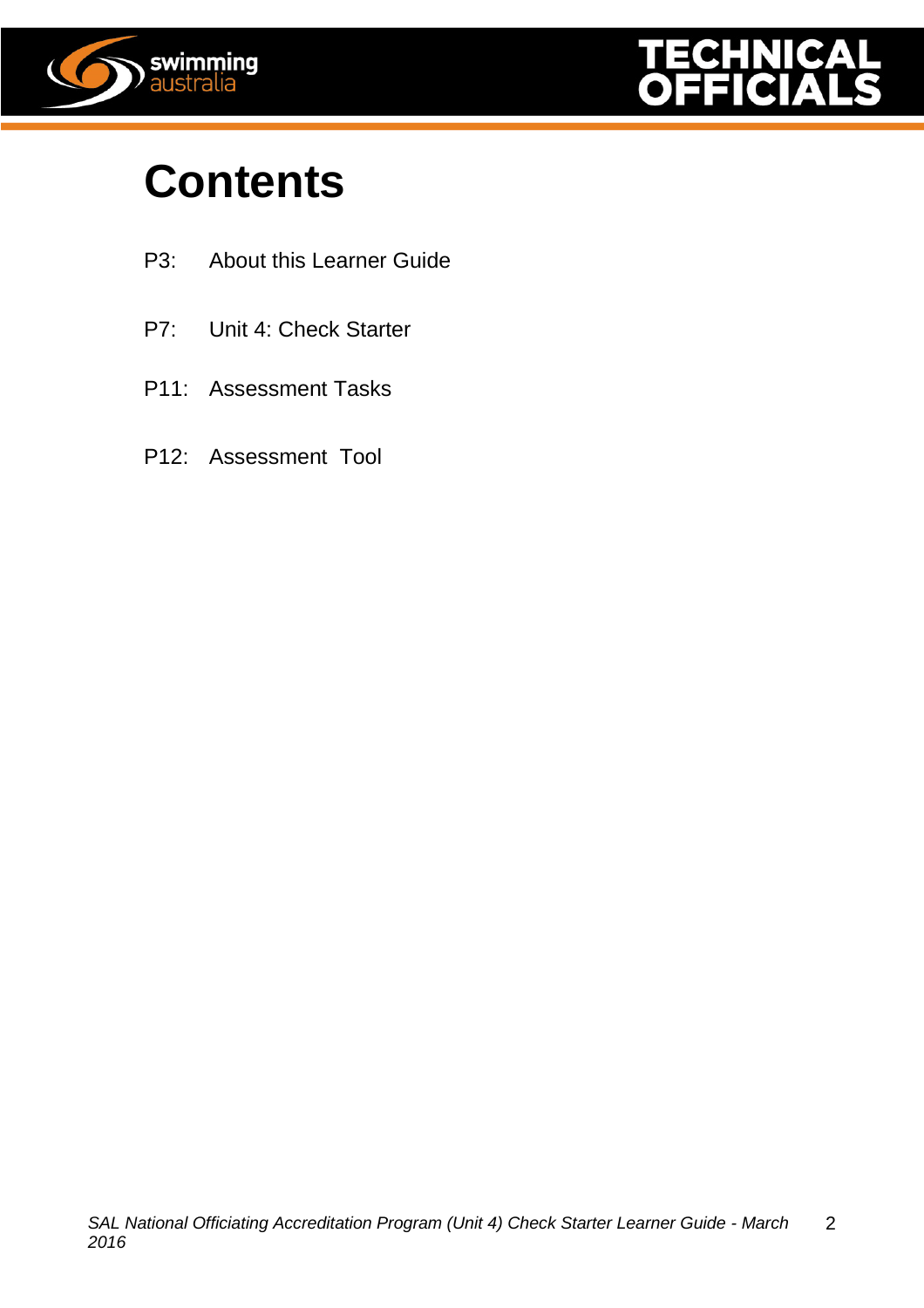



## **About this Learner Guide**

This Learner Guide has been developed by Swimming Australia Ltd (SAL) to support candidates undertaking **Unit 4 – Check Starter** within the SAL **National Officiating Accreditation Program.**

SAL and the State Technical Committees have worked in conjunction in the formulation of this document.

Swimming Australia Limited has designed the Technical Officials Training Program on a competency based training platform.

### **Officiating Pool Pathway**



### **What is a Competency?**

A competency can be defined as the application of skills and knowledge to an agreed standard.

Competency relates to what a person can do.

Competency standards specify the level of knowledge and skills required and the application of that knowledge and skills for effective performance.

Australian Sports Commission Assessor Training Manual 2006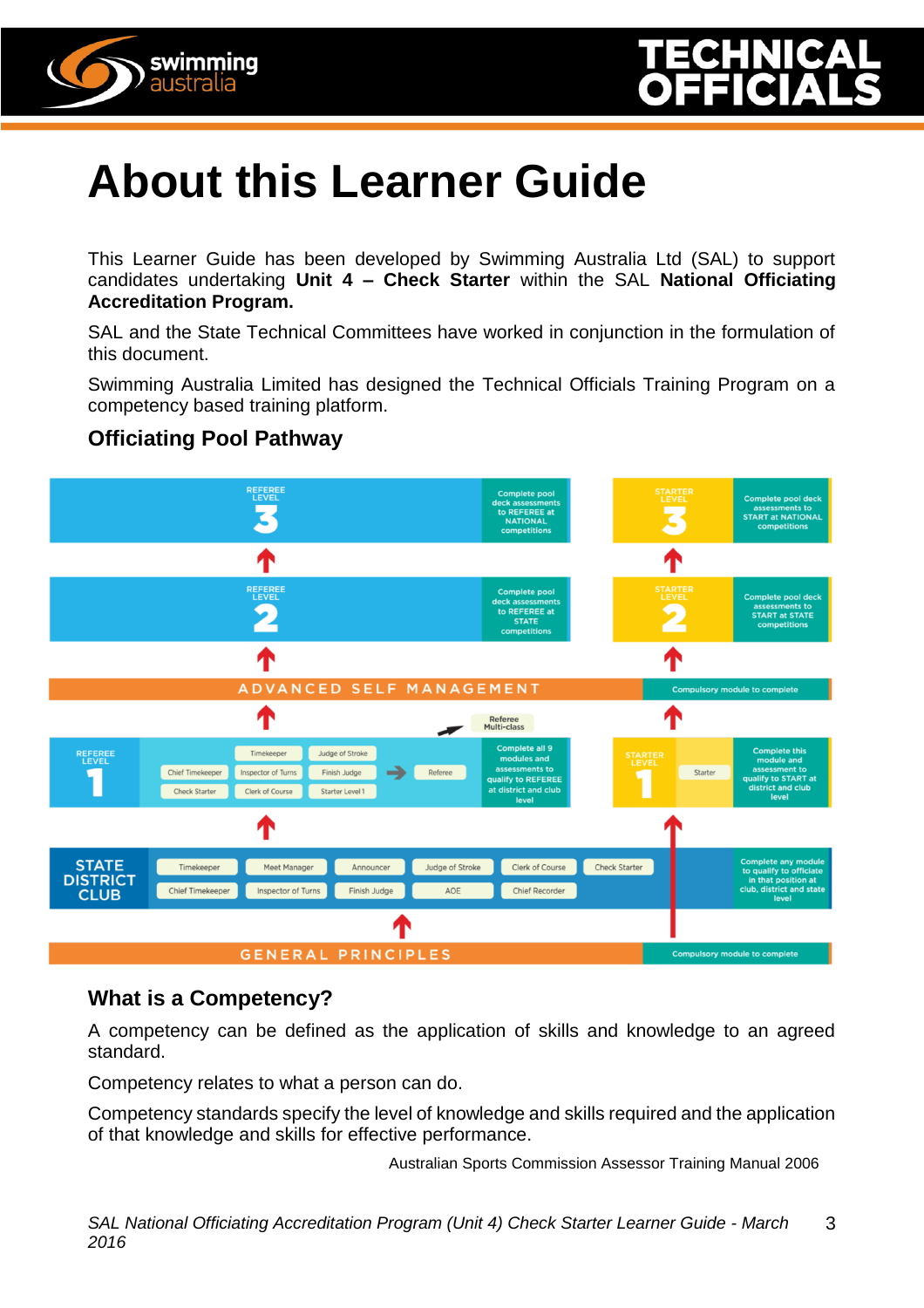

### **What is Competency Based Assessment?**

Assessment is the process of collecting evidence and making judgements about whether competency has been achieved. Assessment needs to be based on established criteria. These criteria are reflected in the questions and activities set out in this Learner Guide.

### **How do I use this Learner Guide?**

This Learner Guide provides you with the information and activities that will enable you to achieve competencies related to this unit of work.

You can develop competency in this unit through a combination of tasks including:

- Reading the material in this Learner Guide.
- Asking questions about anything you don't understand.
- Observing other officials during events.
- Reinforcing the skills you are learning in practical situations.
- Satisfactorily completing the activities in this Learner Guide.
- Completing the assessment activities outlined in this Learner Guide.

### **What resources do I require?**

You will require this Learner Guide as well as a copy of the current [SAL Swimming Rules](http://www.swimming.org.au/visageimages/1_SAL/Rules/SAL%20Swimming%20Rules%20%20JAN%202014%20updated%2005.02.15.pdf) and access to swimming events where you can be practically assessed as a Check Starter.

### **What if I already have the skills?**

You may have already attained the skills required to complete this learning module. If so, you can request your State/Territory Swimming Association for an initial assessment of your **current competence.** This assessment will determine the level of your skills and whether you need additional training.

If you would like to undertake assessment for formal recognition of your existing skills, you will be required to complete a detailed Recognition of Prior Learning (RPL) application form that will allow an assessor to review your skills against the specific requirements for this unit of work. Discuss this process with your State/Territory Swimming Association.

### **Legislative Requirements**

All Swimming Officials, whether paid or unpaid, must meet the legislative requirements in each state and territory when dealing with children and vulnerable people. Please check with your State/Territory Swimming Association to complete any documentation required to meet this legislation.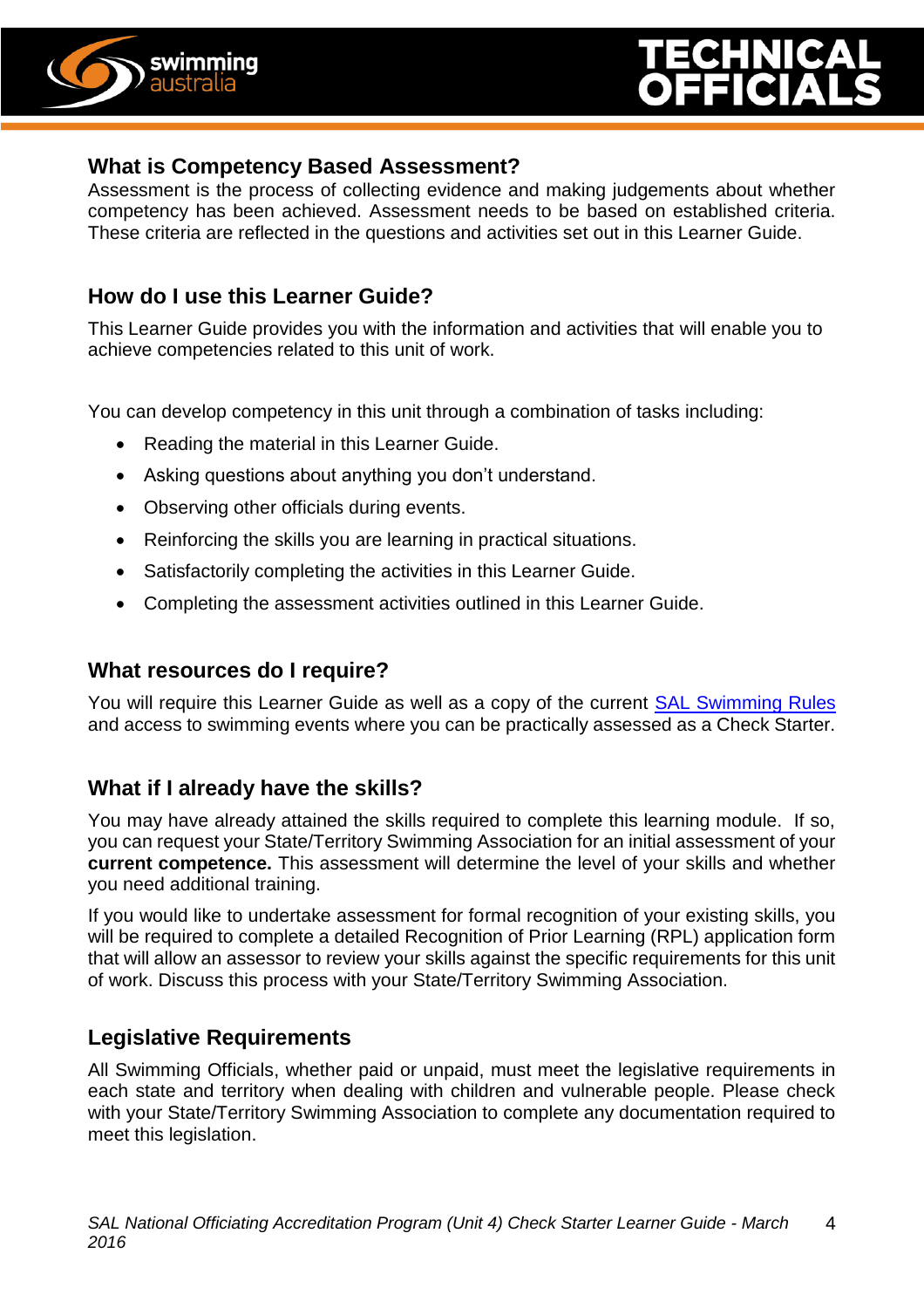



### **What about Assessment?**

To undertake assessment for this unit of work, you will need to complete the following assessment tasks:

- Completion of this Learner Guide
- Completion of practical tasks

You will be assessed at a swim meet to ensure the relevance of the assessment process.

**When you complete the assessment within this Learner Guide and are assessed as competent by your assessor, you will be eligible to receive accreditation from SAL.**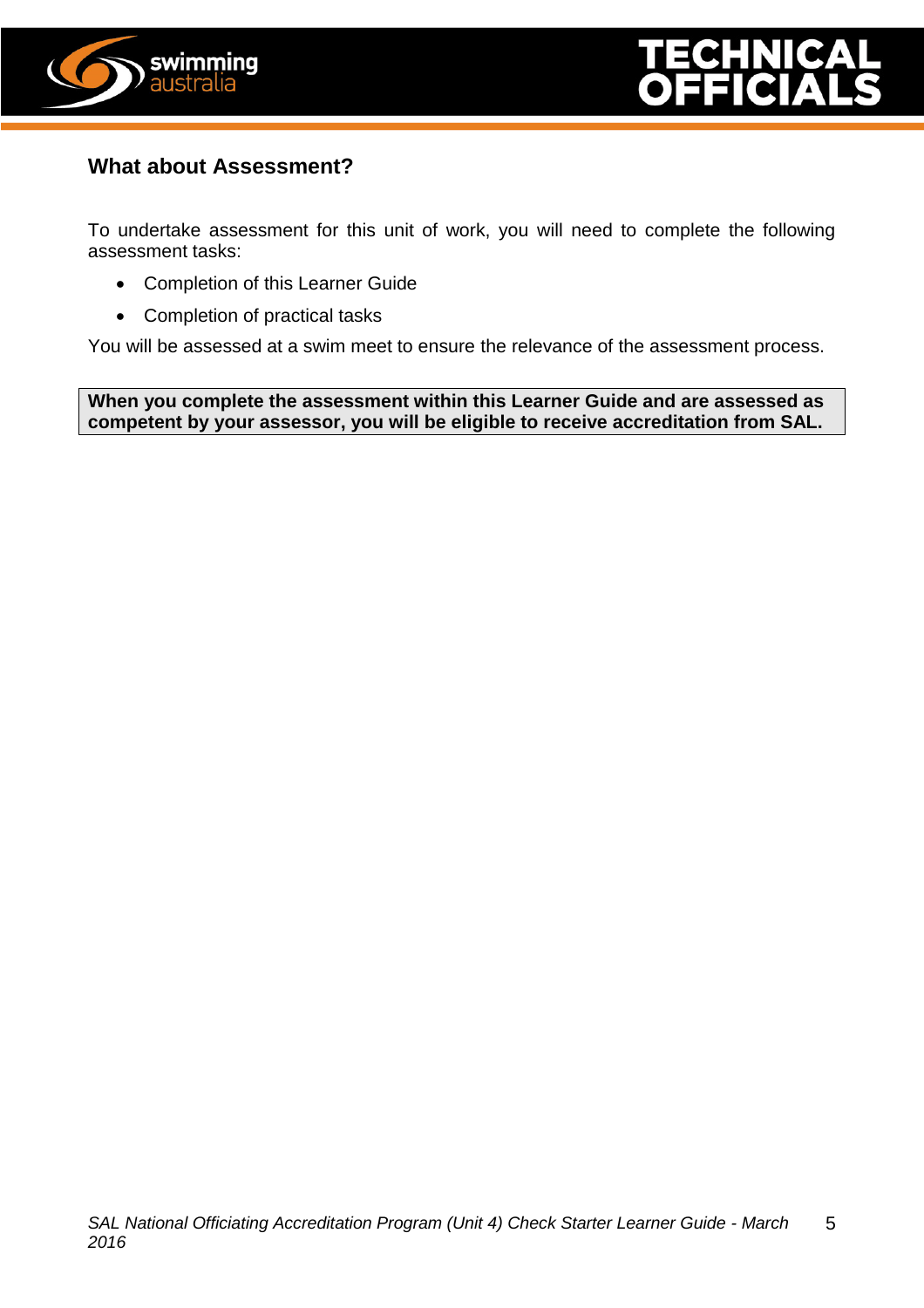



**The assessment activities are found in the final section within the Learner Guide and can be identified by the icon below.**



### **Assessment**

The Learner Guide also includes a series of specifically designed learning activities, which will allow you to practice your new skills prior to assessment. These activities must be completed and will be represented by the logo below.



### **How Do I Start?**

You can undertake the activities in the Learner Guide at your own pace, or under the supervision of your trainer / mentor.

You are ready to start.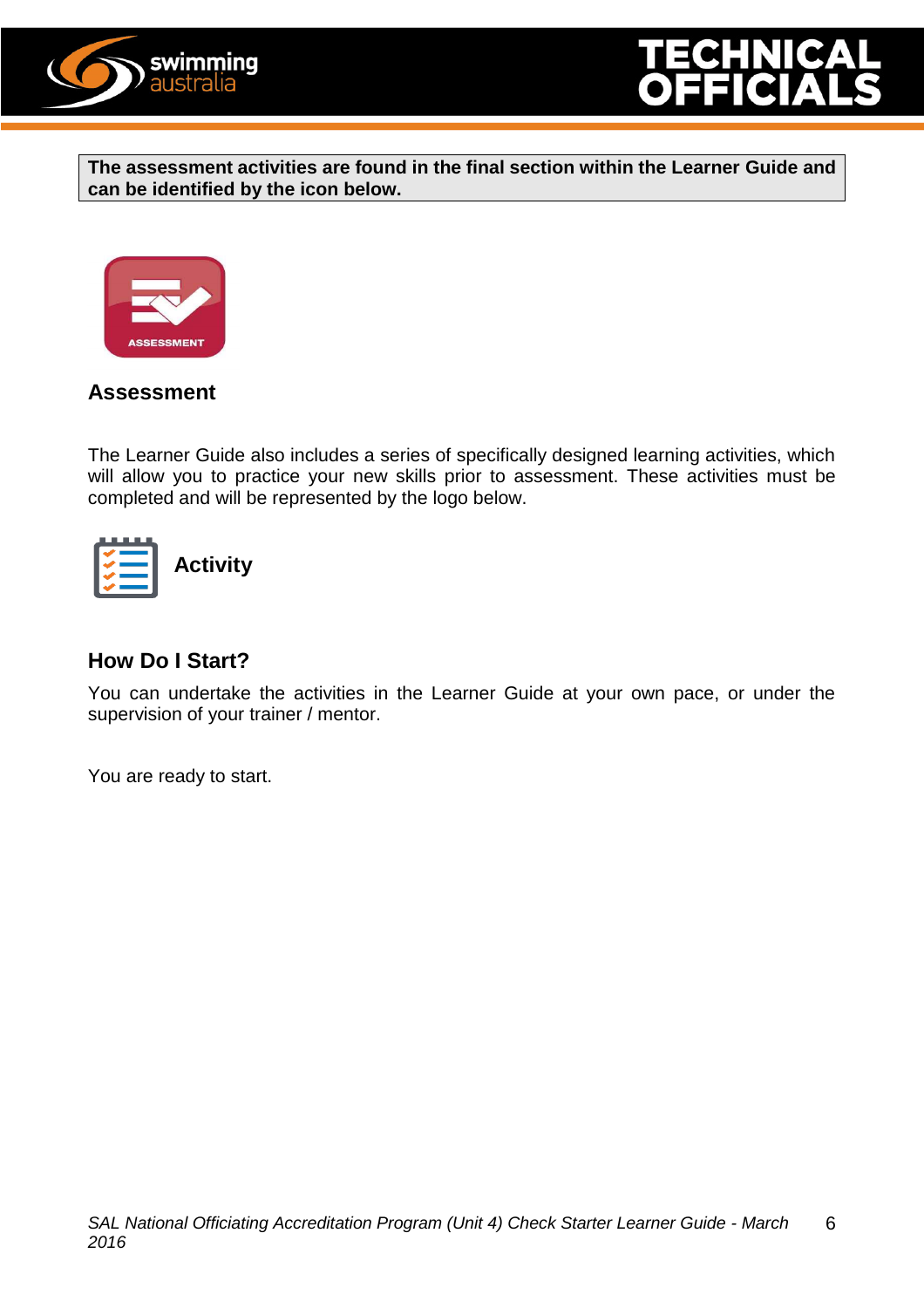



# **UNIT 4: Check Starter**

This unit outlines a range of general skills that are required by Check Starters. The elements within this unit are:

- **Preparation**
- **Role of the Check Starter**

### **Preparation**

The role of the Check Starter is very important in ensuring a smooth transition for swimmers, prior to each event. An effective and well organised Check Starter can assist the swimmers, the Starter, the Referee and the Clerk of Course. As with all officiating positions in the sport of swimming, a key to operating successfully as a Check Starter is that you are well prepared to carry out your duties.

### **Some of the steps that you will need to take in preparing for your role include:**

- 1. Arrive at venue at least 30 minutes prior to start of meet.
- 2. Report to the Referee to receive any instructions and an event program.
- 3. Have all equipment required to complete task: pen, clipboard, highlighters and race sheets if required.
- 4. Ensure the marshalling area is suitable to the needs of the event and report any issues to the Referee.
- 5. Meet with all other officials with whom you will be working and familiarise yourself with the pool-deck area.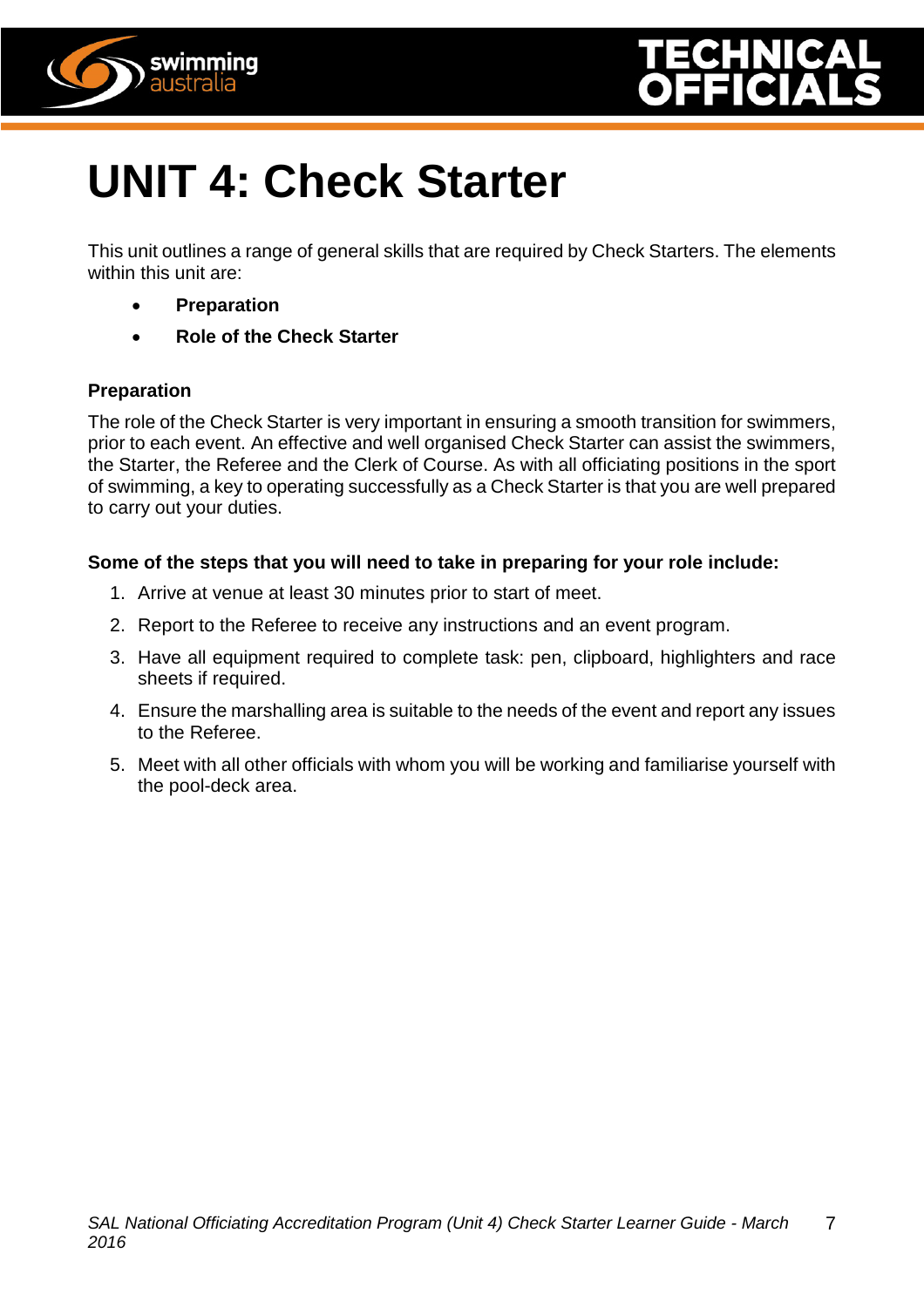





**For each of the 5 preparatory steps listed above, list one possible consequence that may occur if they are not undertaken.**

| 1. |  |  |
|----|--|--|
| 2. |  |  |
| 3. |  |  |
| 4. |  |  |
| 5. |  |  |
|    |  |  |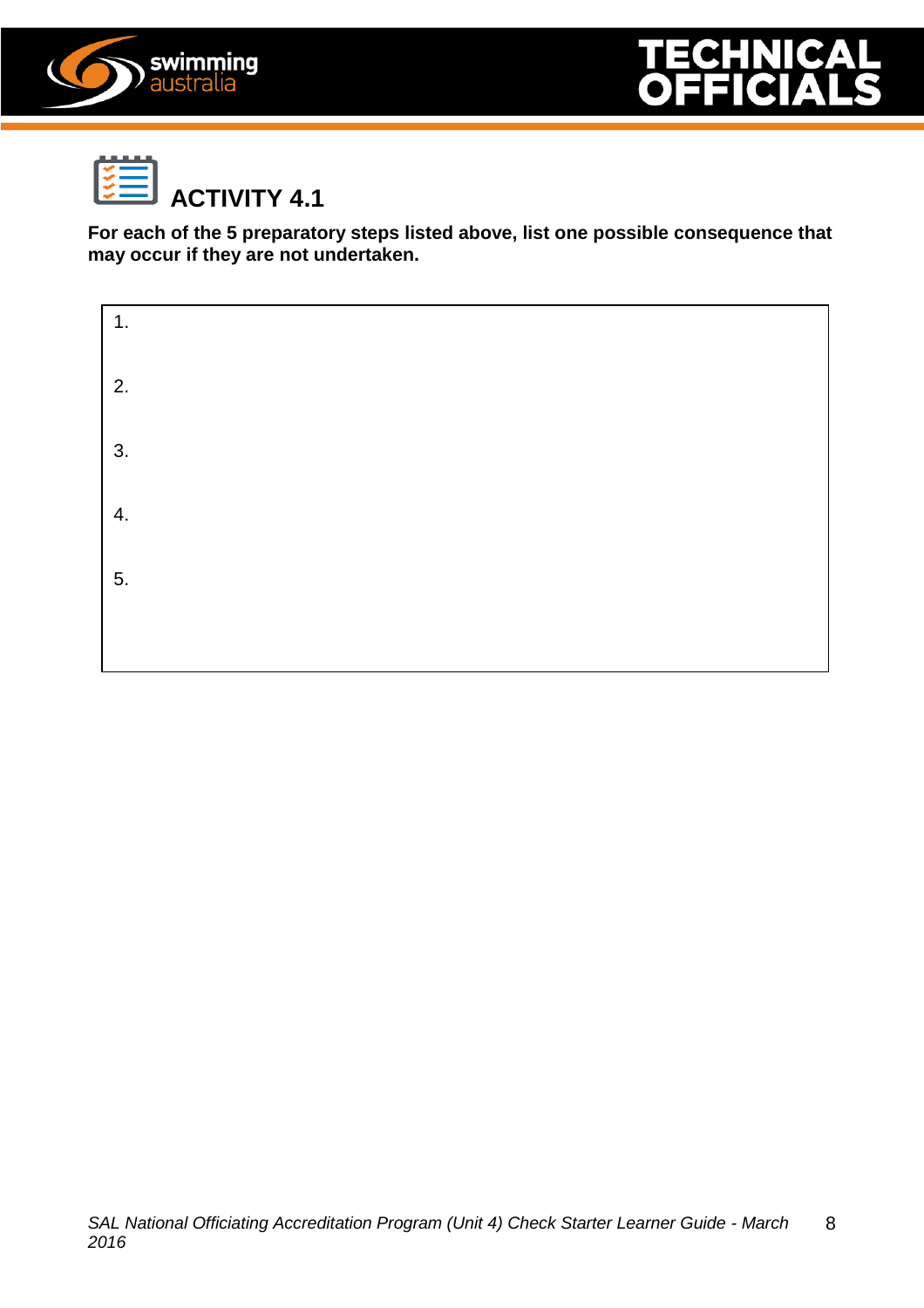

### **Role of the Check Starter**

While the duties of the Check Starter are many and varied, the following are a good guide.

- 1. Receive the event race sheet from the Clerk of Course, who will have marked the swimmer as present or absent.
- 2. Ensure that the swimmers for each race are correct by checking name and lane number against the race sheet.
- 3. Inform the swimmers of their lane numbers.
- 4. Ensure that all swimmers are properly attired, wearing only approved swimwear and that all swimwear and pool deck equipment meets the requirements of State / SAL Advertising Rules.
- 5. Instruct the swimmers when to move onto the pool deck and direct them to their assigned lanes.
- 6. Prior to the commencement of a race, ensure all swimmers are positioned behind their assigned starting block.
- 7. Indicate to the Referee that all is in readiness for the start by standing at attention and facing the Referee, or as directed.
- 8. Be aware, and provide assistance to any swimmers where required.
- 9. In the event of a false start, recheck that all swimmers are standing behind their assigned lanes. When satisfied all is in readiness for the restart, signal the Referee in the manner set out in (7) above.
- 10.If a swimmer does not report to the Marshalling area in accordance with the rules, that swimmer must be taken to the Referee. The Check Starter does not have the authority to deny or allow the swimmer to take their place in the race.

**Note:** Organising bodies will be responsible for determining their own rules for handicap events if required. These rules will be conveyed to all coaches, swimmers and officials prior to the start of the meet.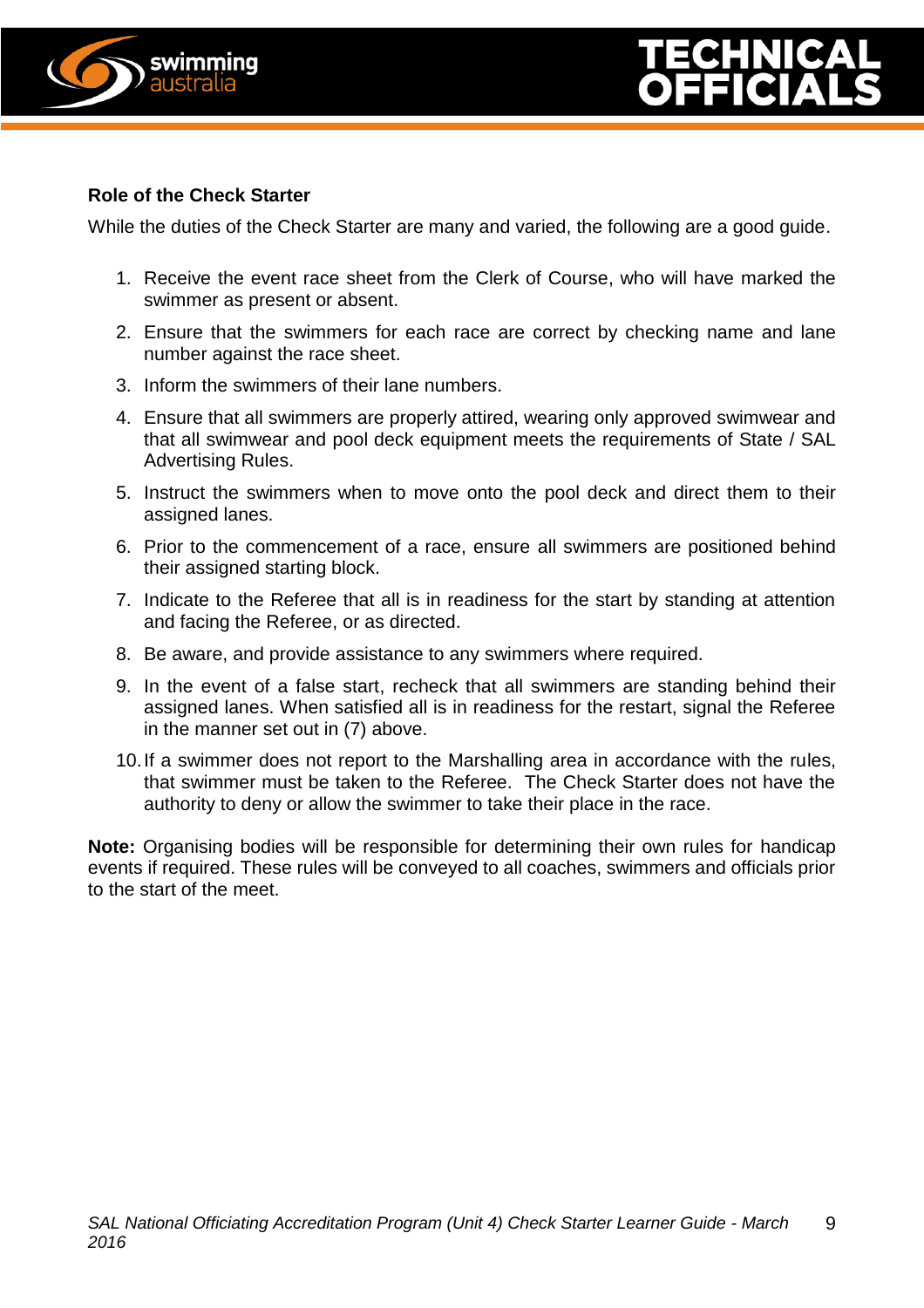





## **ACTIVITY 4.2**

**For each of the 10 duties listed above, list one possible consequence that may occur if they are not undertaken effectively by the Check Starter.**

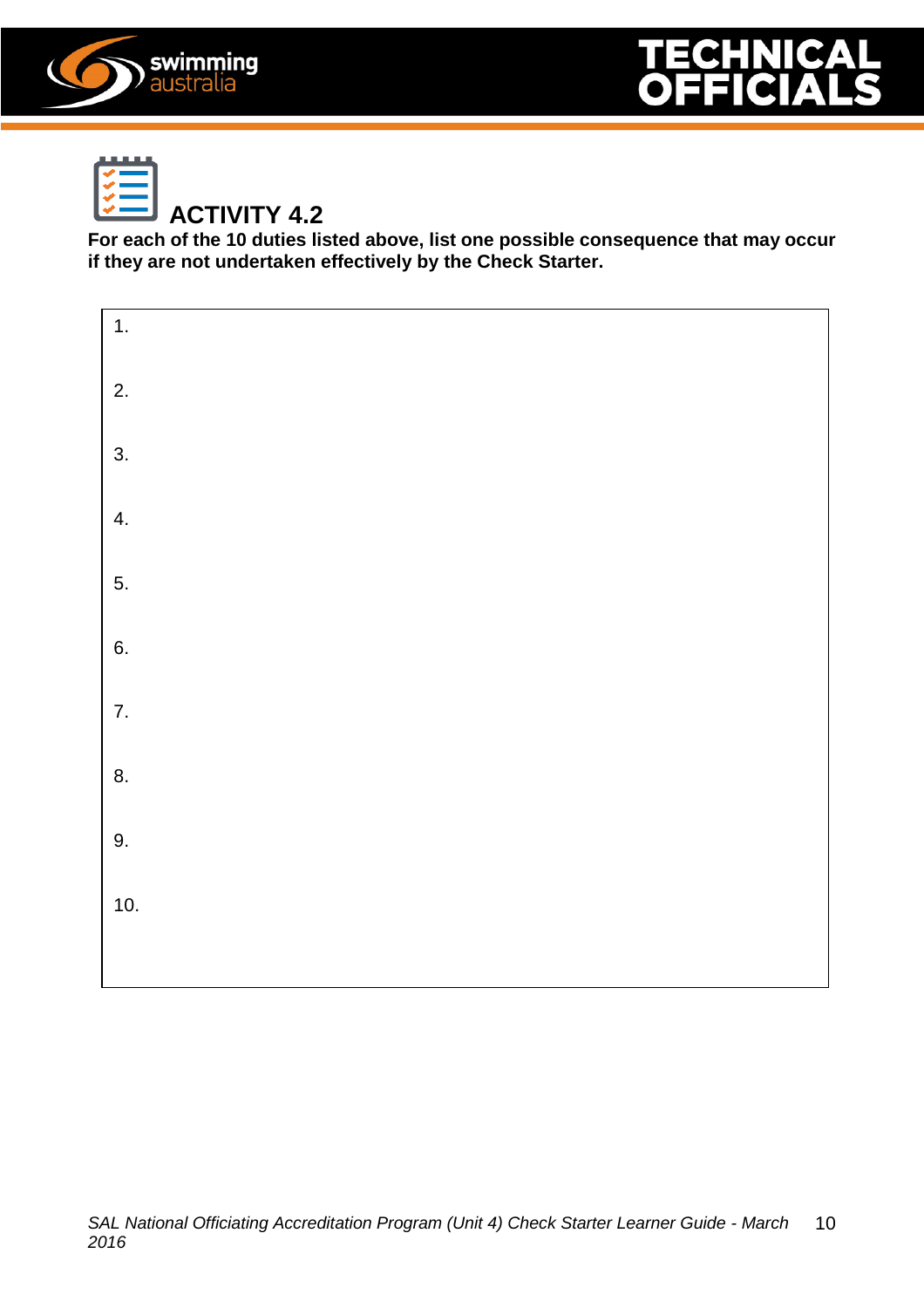





### **ASSESSMENT**

### **Task 4.1:**

#### **Answering these questions will assist you in your preparation for being assessed as competent as a Check Starter.**

- 1. At what time before a swim meet commences should an appointed Check Starter report, and to whom?
- 2. What equipment is required by a Check Starter?
- 3. How does the Check Starter indicate to the Referee that all is in readiness for the start of the race?
- 4. If you noticed that a swimmer had moved from their allocated lane, what action would you take?
- 5. In the event of a false start what are the responsibilities of the Check Starter?

#### **Task 4.2:**

**You are required to be assessed performing the duties of Check Starter in a full session of a Swim Meet. This will give you the opportunity to provide evidence of your competence in a swimming specific environment.**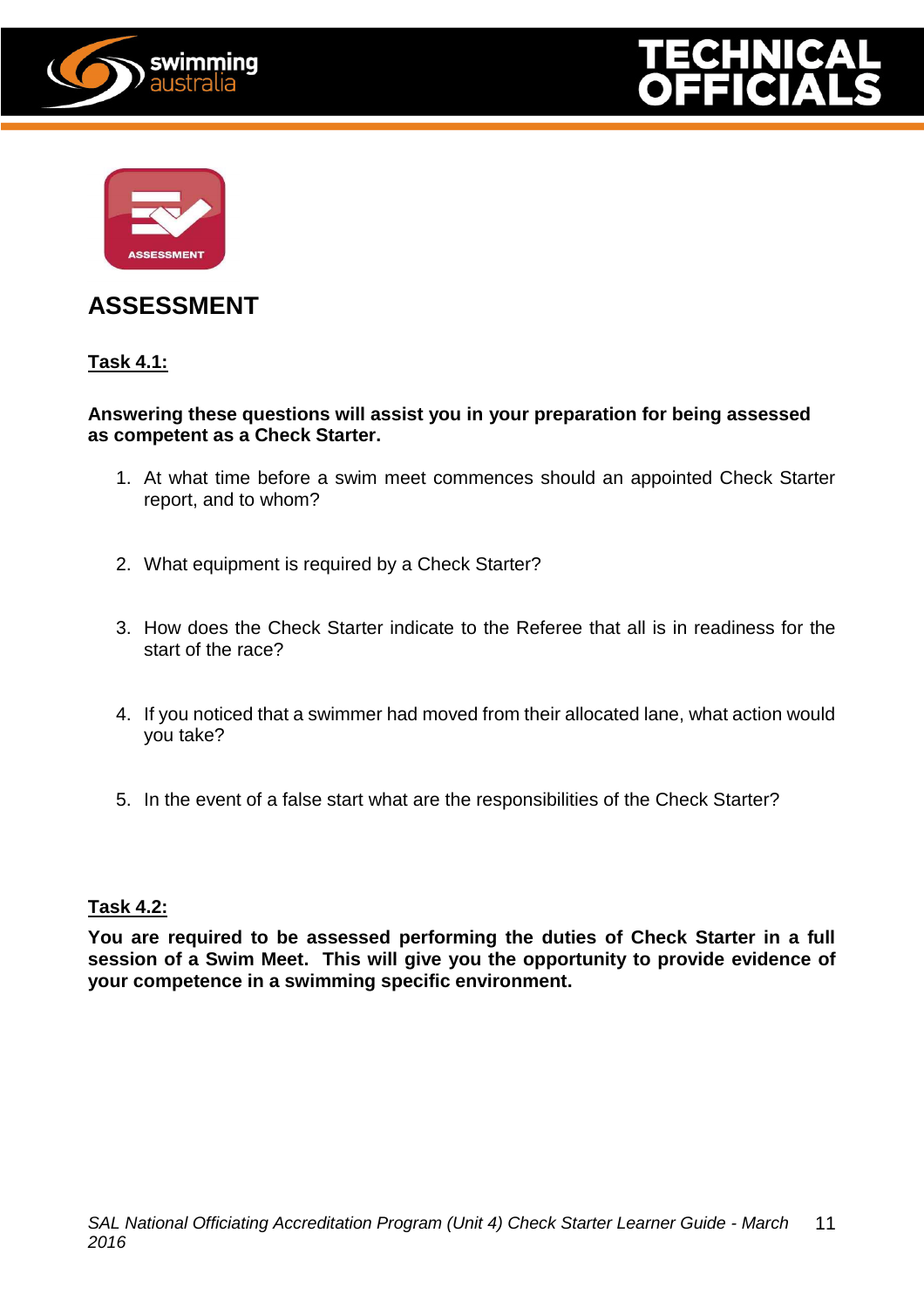

# $(\bullet, \bullet)$

### **ASSESSMENT TOOL – UNIT 4 CHECK STARTER**

| <b>Element / Performance Criteria</b><br><b>CHECK STARTER</b>                                                                                                                                   |  | <b>Displayed</b><br><b>Competency</b> | <b>Comments</b>                                       |
|-------------------------------------------------------------------------------------------------------------------------------------------------------------------------------------------------|--|---------------------------------------|-------------------------------------------------------|
|                                                                                                                                                                                                 |  | <b>NO</b>                             | Must be completed if Competency<br>has been marked NO |
| 1. Preparation                                                                                                                                                                                  |  |                                       |                                                       |
| 1.1 Arrived at the venue at least 30 minutes prior to the start of the meet.                                                                                                                    |  |                                       |                                                       |
| 1.2 Reported to the Referee to receive any instructions.                                                                                                                                        |  |                                       |                                                       |
| 1.3 Had all equipment required to complete task.                                                                                                                                                |  |                                       |                                                       |
| 2. Performance of Task                                                                                                                                                                          |  |                                       |                                                       |
| 2.1 Worked closely with the Clerk/s of Course to ensure that all swimmers<br>were ready for each event.                                                                                         |  |                                       |                                                       |
| 2.2 Passed on any instructions/requirements from the Referee to all<br>swimmers.                                                                                                                |  |                                       |                                                       |
| 2.3 Ensured that all swimmers were present as per the event race sheets.                                                                                                                        |  |                                       |                                                       |
| 2.4 Ensured that all swimmers are properly attired, wearing only approved<br>swimwear, and that all swimwear and pool deck equipment meets the<br>requirements of State / SAL Advertising Rules |  |                                       |                                                       |
| 2.5 As required, moved the swimmers from the marshalling area to the<br>pool deck, and ensured that all swimmers were standing behind their<br>assigned starting blocks.                        |  |                                       |                                                       |
| 2.6 Indicated clearly to the Referee that all swimmers in that race were in<br>attendance.                                                                                                      |  |                                       |                                                       |
| 2.7 Did not initiate conversation or engage swimmers in unnecessary<br>conversation, banter or request autographs.                                                                              |  |                                       |                                                       |
| 2.8 Maintained an even disposition at all times.                                                                                                                                                |  |                                       |                                                       |
| Treated all swimmers equally and fairly.<br>2.9                                                                                                                                                 |  |                                       |                                                       |
| 2.10 Focused entirely and exclusively on the task assigned without<br>engaging in any distracting activities.                                                                                   |  |                                       |                                                       |
| 3. Decision Making                                                                                                                                                                              |  |                                       |                                                       |
| 3.1 All issues regarding possible breaches of the rules were reported<br>immediately to the Referee.                                                                                            |  |                                       |                                                       |
| 4. Infraction Reports                                                                                                                                                                           |  |                                       |                                                       |
| 4.1 Verbal reports were given to the Referee prior to the completion of<br>the relevant race.                                                                                                   |  |                                       |                                                       |
| 5. General Competencies                                                                                                                                                                         |  |                                       |                                                       |
| 5.1 Was dressed appropriately for the task.                                                                                                                                                     |  |                                       |                                                       |
| 5.2 Was courteous to all swimmers, coaches, parents and other officials<br>at all times.                                                                                                        |  |                                       |                                                       |
| 5.3 Maintains a level of concentration, physical fitness and capability to<br>perform the task.                                                                                                 |  |                                       |                                                       |
| 5.4 Possesses State-specific accreditation in relation to child protection<br>legislation.                                                                                                      |  |                                       |                                                       |